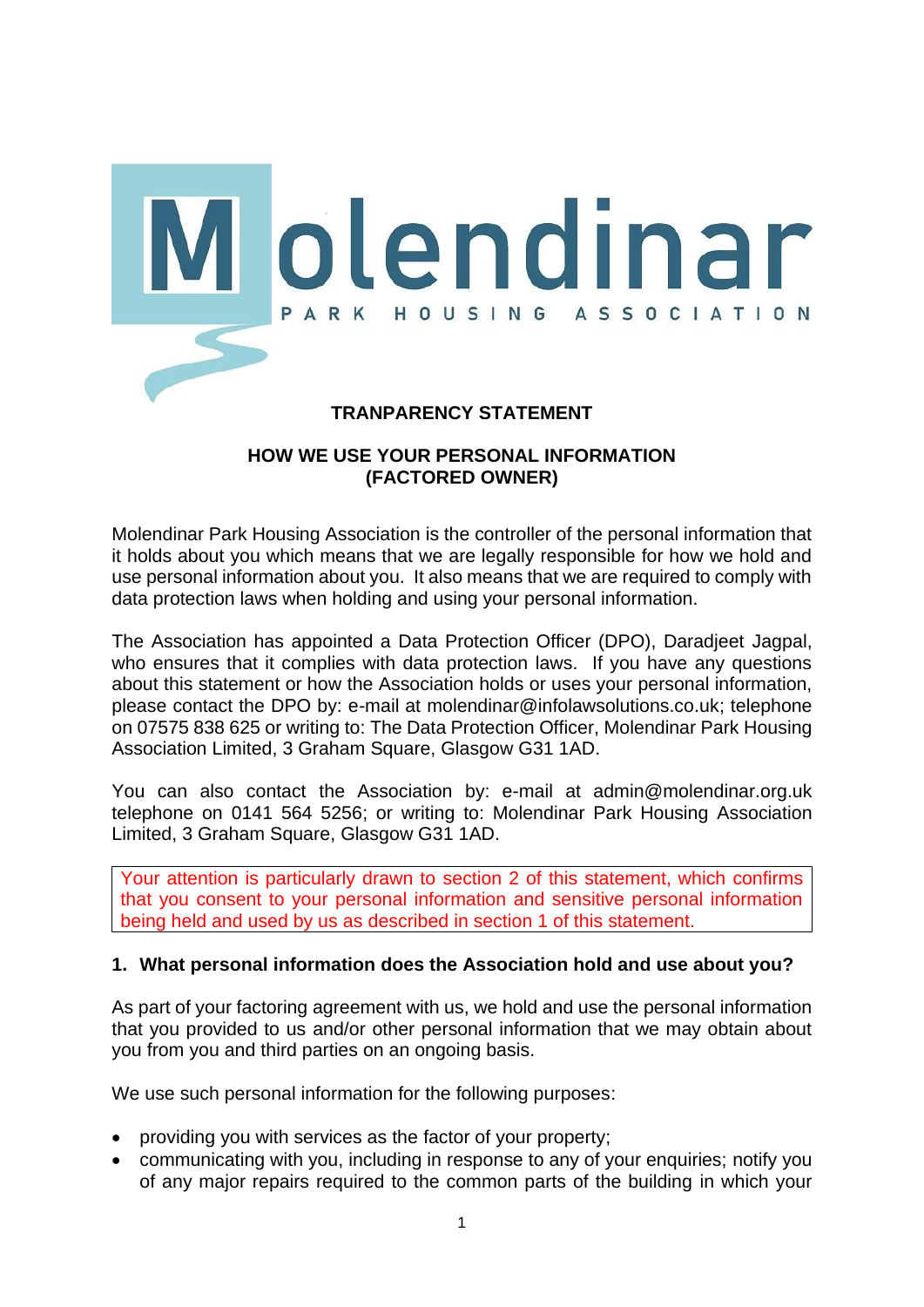property is located; invite you to attend owners' meetings; and ask you to complete satisfaction surveys;

improving our services and responding to changing needs;

- factoring management and administration, including: carrying our repairs to te common parts of the building in which your property is located and processing your common charges and/or service charge invoices and payments;
- recovering any outstanding charges from you; and
- Keeping the personal information that we hold about you accurate and up-to-date;

## **2. What is the Association's legal basis for holding and using your personal information?**

Data protection laws require the Association to have a legal reason for holding and using your personal information.

In some circumstances, we may rely on your consent as the legal reason. By providing us with your personal information and sensitive personal information (including your racial or ethnic origin, sexual orientation, your physical and/or mental health, religious or other similar beliefs and/or political opinions) and the personal information and sensitive personal information of other individuals (including other members of your household), you:

- Consent to it being used by us as described in section 1 of this statement; and
- Confirm that you have informed the other individuals if they are of 12 years old and above of the content of this statement and they have provided their consent to their personal information and sensitive personal information being used by us as described in section 1 of this statement.

You and the other members of your household have the right to withdraw your consent to us holding and using your and their personal information and sensitive personal information by contacting us. Once you/they have withdrawn your/their consent, we will no longer use your/their personal information for the purpose(s) set out in section 1 of this statement, which you originally agreed to, unless we have another legal reason for doing so.

Other legal reasons for holding and using your personal information are:

- performance and management of the factoring agreement between us;
- legal and regulatory obligations which apply to us as a property factor;
- protection of your vital interests; and
- our legitimate interests while your have a legitimate interest in the protection of your personal information, we also have an overriding legitimate interest in handling and using your personal information, including sharing it with our contractors and service providers (listed in section 3 of this statement, for the purposes described in section 1 of this statement.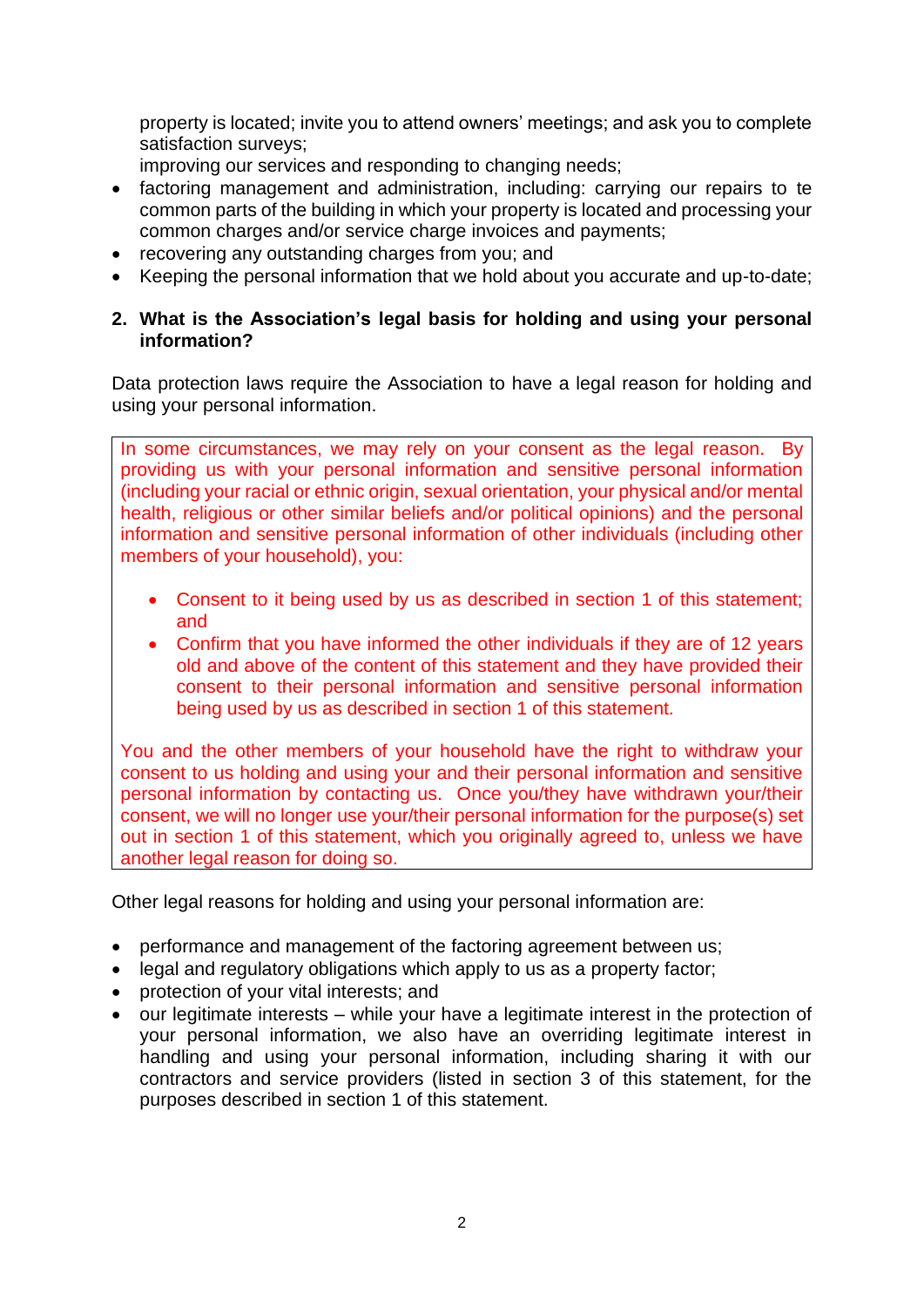# **3. Who does the Association share your personal information with?**

The Association may share your personal information with the following organisations for the purposes described in section 1 of this statement:

- our contractors to undertake repairs, works and maintenance to the common parts of the building in which property is located;
- our service providers to maintain the systems on which your personal information is stored, including our housing management software, and to allow you to make payments of charges to us;
- our solicitors to recover any outstanding charges when you sell your property.

## **4. How long does the Association keep your personal information?**

The Association will only keep your personal information for as long as it needs to for the purposes described in section 1 of this statement, including to meet any legal, reporting or regulatory requirements. More information is contained in the Association's data retention policy, which is available by contacting the DPO.

## **5. What rights do you have in relation to your personal information that the Association holds and uses?**

It is important that the personal information that we hold about you is accurate and current. Please keep us informed of any changes. Under certain circumstances, the law gives you the right to request:

- a copy of your personal information and to check that the Association is holding and using it in accordance with legal requirements.
- correction of any incomplete or inaccurate personal information that the Association holds about you.
- deletion of your personal information where there is no good reason for the Association continuing to hold and use it. You also have the right to ask us to do this where you object to us holding and using your personal information (details below).
- temporarily suspend the use of your personal information by the Association, for example, if you want the Association to check that it is correct or the reason for processing it.
- the transfer of your personal information to another organisation.

You can also object to us holding and using your personal information where our legal basis is a legitimate interest (either our legitimate interests or those of a third party).

Please contact the DPO if you wish to make any of the above requests. When you make a request, the Association may ask you for specific information to help confirm your identity for security reasons. You will not need to pay a fee when you make any of the above requests, but the Association may charge a reasonable fee or refuse to comply if your request for a copy of your personal information is clearly unfounded or excessive.